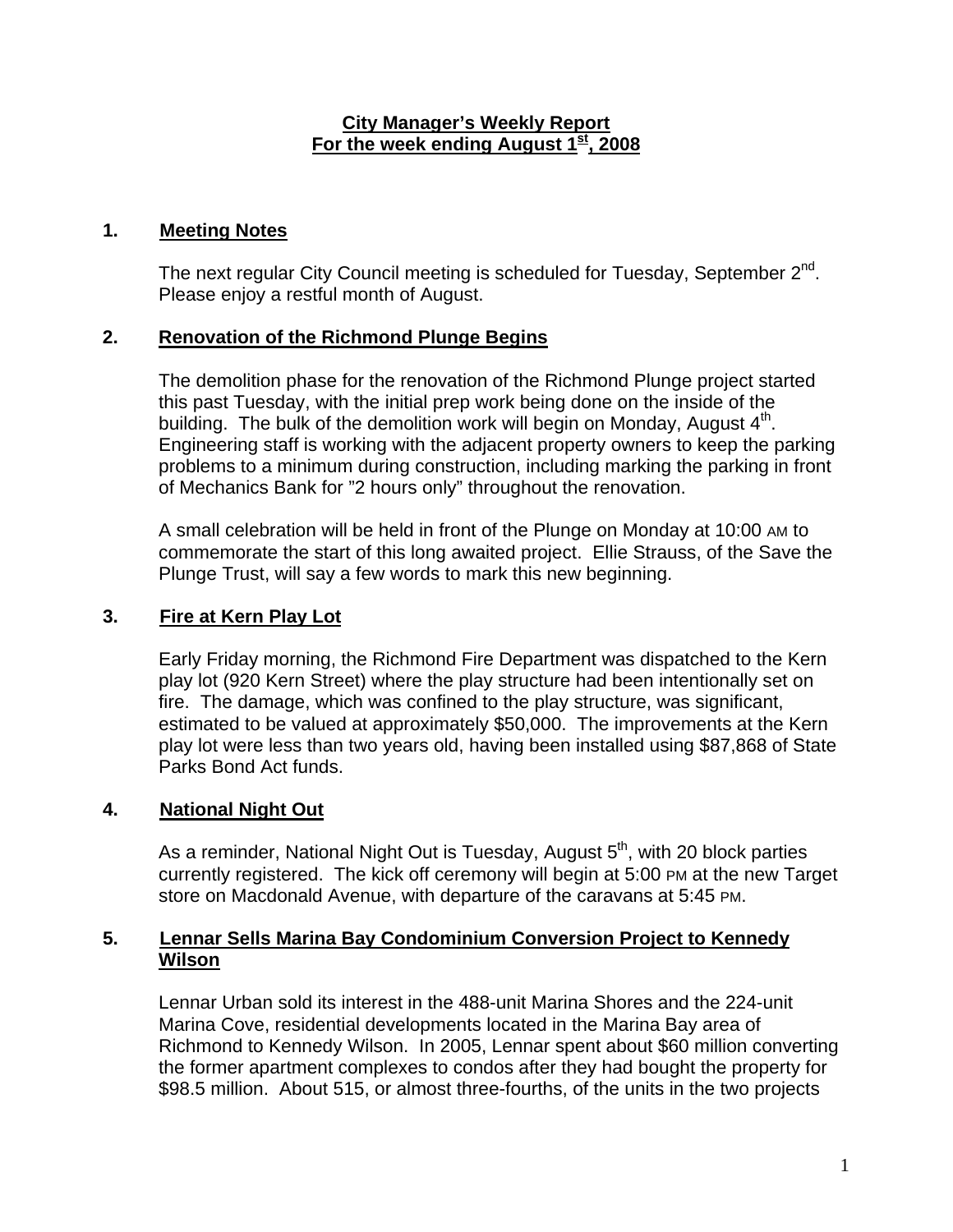remained unsold as of a few weeks ago. Terms of Lennar's sale to Kennedy Wilson weren't disclosed.

Kennedy Wilson's strategy is reported to be to auction some of the homes. The Bay Area News Group reports that the company plans to auction 40 of the condos in August for \$140,000 to \$255,000. The homes had previously been offered for \$275,000 to \$455,000. On the positive side, Kennedy Wilson considers Marina Bay in Richmond to be a great location and more home ownership opportunities at reasonably affordable prices may get more first-time home buyers into the market.

### **6. Two More Companies Will Be Calling Richmond "Home"**

**EcoTimber**, formerly based in San Rafael, is now operating in a 20,000 squarefoot commercial space at 5215 Central Avenue in Richmond's Southern Gateway area. The company specializes in the sale and distribution of bamboo and hardwood flooring made from "sustainably-harvested and reclaimed wood products." According to their website, EcoTimber…" [is] committed to providing our customers with high-quality, beautiful, and healthy products that are free from toxic materials." EcoTimber's customers include Nike, Disney, Pottery Barn and Patagonia.

**Hero Arts**, now based in Emeryville, will soon occupy 20,000+/- square feet in the refurbished Cannery Building at 1200 Harbour Way South in Richmond's Marina Bay area. Founded in the mid-70's, Hero Arts is an industry leader and innovator in the growing, international rubber stamp market; designing and manufacturing eyecatching images on "sustainable hardwood blocks" used for cardmaking, scrapbooking and stamp crafting. Hero Arts will have approximately 70 employees working in Richmond.

# **7. Briefing Session Concerning California Air Resources Board AB 32 Scoping Plan**

I attended a briefing this past Tuesday, hosted by Assemblymember Loni Hancock, concerning the Draft Scoping Plan, prepared by the California Air Resources Board, for implementation of AB 32, the greenhouse gas reduction legislation. Also in attendance from the City of Richmond were Jenny Oorbeck, the Environmental Manager, Jennifer Ly, a student intern working in the City Manager's office on environmental programs, and Norman Chan, from the Port of Richmond.

The briefing was excellent in terms of outlining the contents of the Draft Scoping Report, the magnitude of the challenge in meeting AB 32 goals, and the specific reduction measures and targets for the various economic sectors. As you may recall, the broad goals of AB 32 are to reduce greenhouse gas emissions statewide to 1990 levels by the year 2020 (estimated to be 169 million metric tons from what would otherwise have been the greenhouse gas levels at that time), and to achieve an 80% reduction from these 1990 levels, or an additional 341 million metric tons reduced, by the year 2050. It is very clear that the City of Richmond is working at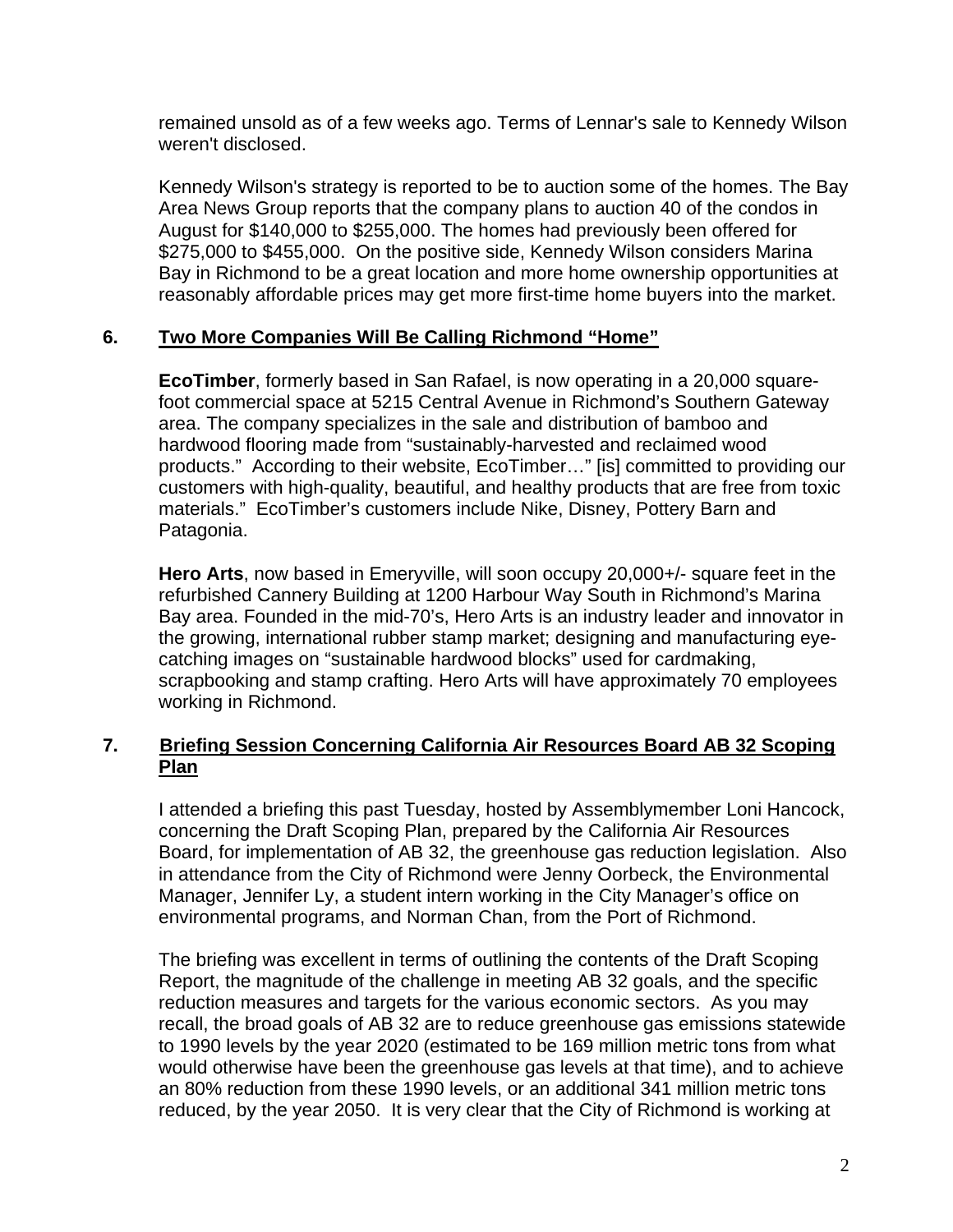an opportune time to develop its Energy and Climate Change element for its General Plan, as many measures identified in the Scoping Plan can be incorporated as specific policies within that element.

The proposed final Scoping Plan is targeted for official 45 day review by early October, with the legislation requiring approval of the Plan by January 1, 2009.

### **8. Nystrom Revitalization (NURVE) Project Update**

Several meetings took place within the last two weeks concerning the NURVE project. Last Friday was a Policy Committee meeting, which was attended by representatives from the City, the School District, the County, the Richmond Children's Foundation, and the Coronado Neighborhood Council. This meeting was a general update concerning the following project components:

- Nystrom Village Housing Tim Jones reported that a Request for Qualifications for redevelopment of Nystrom Village has been issued and is eliciting strong interest from the development community.
- Nystrom Elementary School The School District gave an update on the status of the elementary school renovation.
- Maritime Center The Committee received an update concerning this project, including a significant change in the conceptual plan that would have, as the preferred option, the Maritime Center being renovated for community use and support services, funded through the Nystrom Village housing redevelopment project. The County representative reported that the County would be willing to transfer ownership of the Maritime Center to another entity, provided that the building would continue to be used for a public benefit. The architect will now begin design development for the Maritime Center with this community usage in mind.
- MLK Community Center and Park The MLK Community Center is now being conceptually planned as a joint use development with the School District's new multi-use room for Nystrom School combined with a new gymnasium and fitness center, to make a significant gathering point within the NURVE project . The concept would include a joint use agreement between the City and the School District to maximize program activity at this new community center. (This was also the subject of a subsequent meeting this past week, at which additional details were discussed by project architects concerning the design of such a joint use facility.)

In my view, this project continues to hold the promise of being truly transformational in its beneficial impact on the Richmond community. The key success factor will be for all of the participating agencies, and especially the City and the School District, to continue to work together effectively.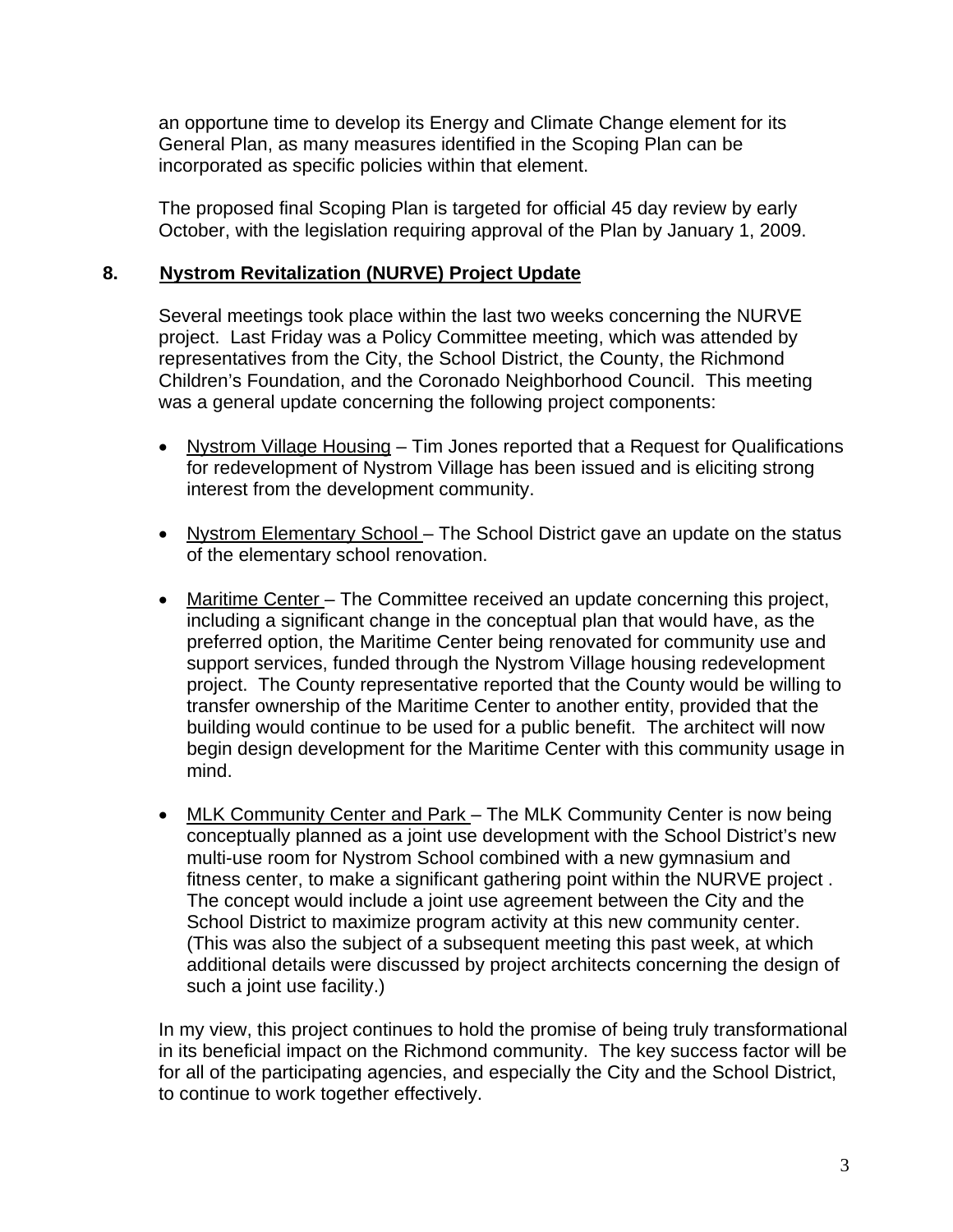# **9. Raising a Regional Village Summit**

The Office of Neighborhood Safety, together with the Cities of Oakland and San Francisco, began planning for **Raising a Regional Village II**, the second in a series of regional summits that collectively recognize and support the dedicated frontline violence prevention staff of these three cities. The Summit's design and purpose are to:

- a. Build communication and operational systems across these three cities;
- b. Deliver professional development through planning strategies and concrete implementation tools;
- c. Create peer-to-peer technical assistance networks among the committed front line staff who proudly serve their peace-seeking cities; and
- d. Gradually expand the regional village to include other Bay Area cities.

Sessions included and addressed are:

- a. Gang Awareness and Issues,
- b. Surviving the Frontline Work,
- c. Partnering with the Faith Based Community, and
- d. Effectively addressing the needs of Sexually Exploited Minors.

It is the collective interest of the cities of Richmond, Oakland and San Francisco that these summits provide a significant step to restoring and maintaining peace throughout their communities.

#### **10. "Alive and Free" Campaign**

The Office of Neighborhood Safety is also working with regional partners to develop a full-scale, multi-media and public education campaign promoting a strong antiviolence message through 5 targeted outreach strategies. The "Alive and Free" campaign will be unveiled in the coming months and will disseminate the antiviolence message through:

- a. Multi-media including billboards, advertisements on BART, AC Transit buses and bus shelters, posters in schools, community centers, libraries, and other public places; online with an official campaign website; and through public service announcements on the radio.
- b. Training and Capacity Building targeted to outreach workers, service providers, youth and other appropriate stakeholders, delivering the evidence based Alive and Free curriculum developed by Dr. Joseph Marshall and currently offered at seminars and conferences nationwide and around the world.
- c. Community Events targeting youth, young adults and their families that promote a positive, anti-violence message.